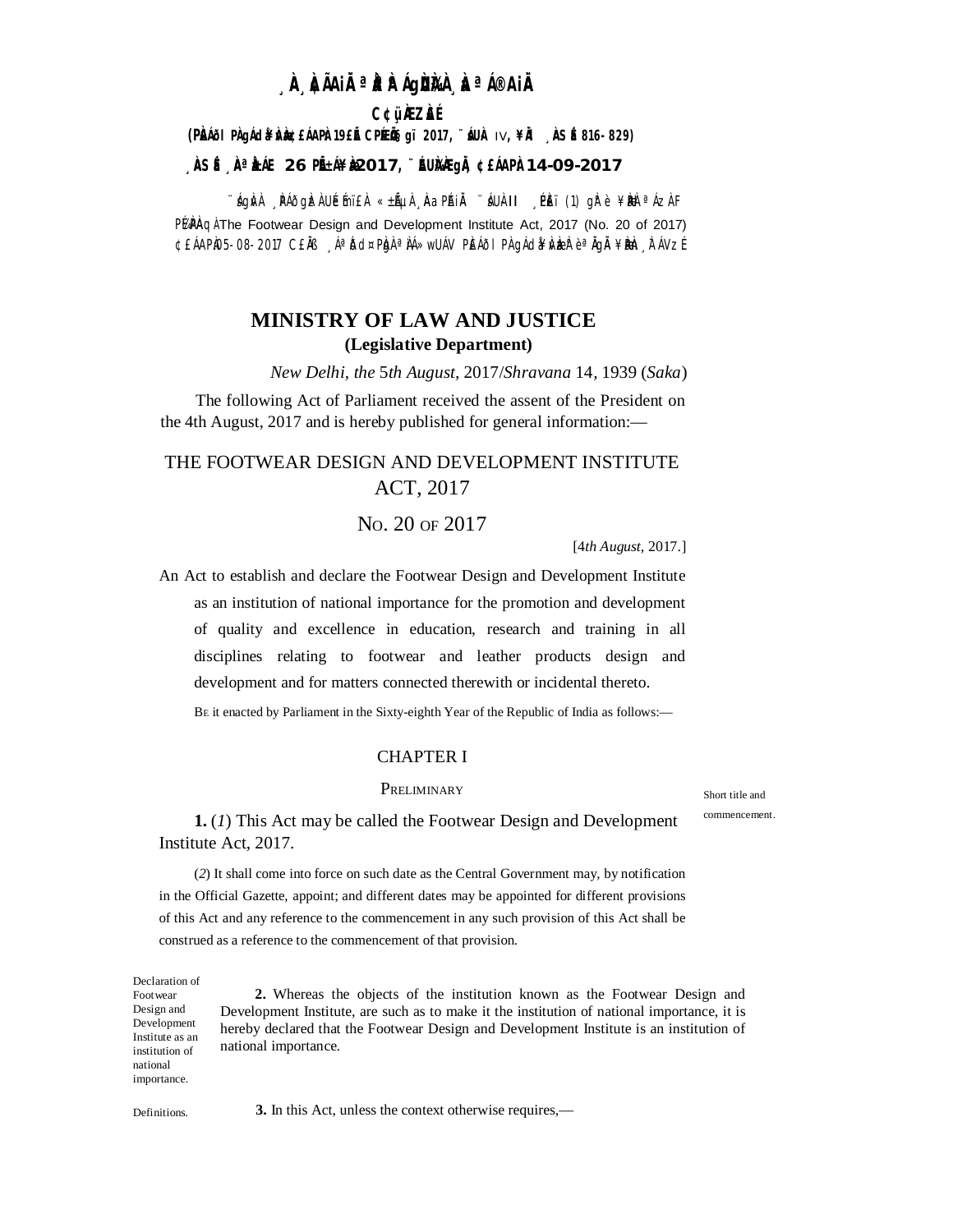(*a*) "Chairperson" means the Chairperson of the Institute nominated under clause (*a*) of sub-section (*3*) of section 4;

(*b*) "design" means a rational, logical and sequential innovation process for the purposes of transferring culture to viable products and services in footwear and leather products, including fashion and retail thereof and for providing a competitive edge to products and services;

(*c*) "development" means the systematic use of scientific and technical knowledge to meet specific objective or requirements and includes an extension of the theoretical or practical aspects of concepts, design, discovery and invention including business thereof;

(*d*) "Executive Director" means the Executive Director of the Institute campus appointed under section 18;

(*e*) "Fund" means the Fund of the institute to be maintained under section 21;

(*f*) "Governing Council" means the Governing Council of the Institute constituted under sub-section (*3*) of section 4;

(*g*) "Institute" means the Footwear Design and Development Institute established under sub-section (*1*) of section 4;

(*h*) "Institute campus" means an Institute campus specified in the Schedule;

(*i*) "leather products" includes a product made of leather or any other material or combination thereof;

(*j*) "Managing Director" means the Managing Director of the Institute appointed under section 16;

(*k*) "Member" means a Member of the Governing Council and includes the Chairperson;

(*l*) "notification" means a notification published in the Official Gazette;

(*m*) "prescribed" means prescribed by rules made under this Act;

(*n*) "Schedule" means the Schedule appended to this Act;

(*o*) "Secretary" means the Secretary of the Institute appointed under section 17;

(*p*) "Senate" means the Senate of the Institute referred to in section 13;

(*q*) "Society" means the Footwear Design and Development Institute registered under the Societies Registration Act, 1860; 21 of 1860.

(*r*) "Statutes" and "Ordinances" mean respectively the Statutes and the Ordinances of the Institute made under this Act. CHAPTER II

#### THE **INSTITUTE**

**4.** (*1*) On and from the date of commencement of this Act, the Footwear Design and Development Institute shall be established as a body corporate by the name aforesaid.

Establishment of Institute.

(*2*) The Institute shall have perpetual succession and a common seal with power, subject to the provisions of this Act, to acquire, hold and dispose of property and to contract, and shall, by that name, sue or be sued.

(*3*) The Institute shall consist of a Governing Council having the following Members, namely:—

(*a*) a Chairperson, who shall be an eminent academician, scientist, or industrialist from leather sector, to be nominated by the Central Government;

(*b*) the Managing Director, *ex officio*;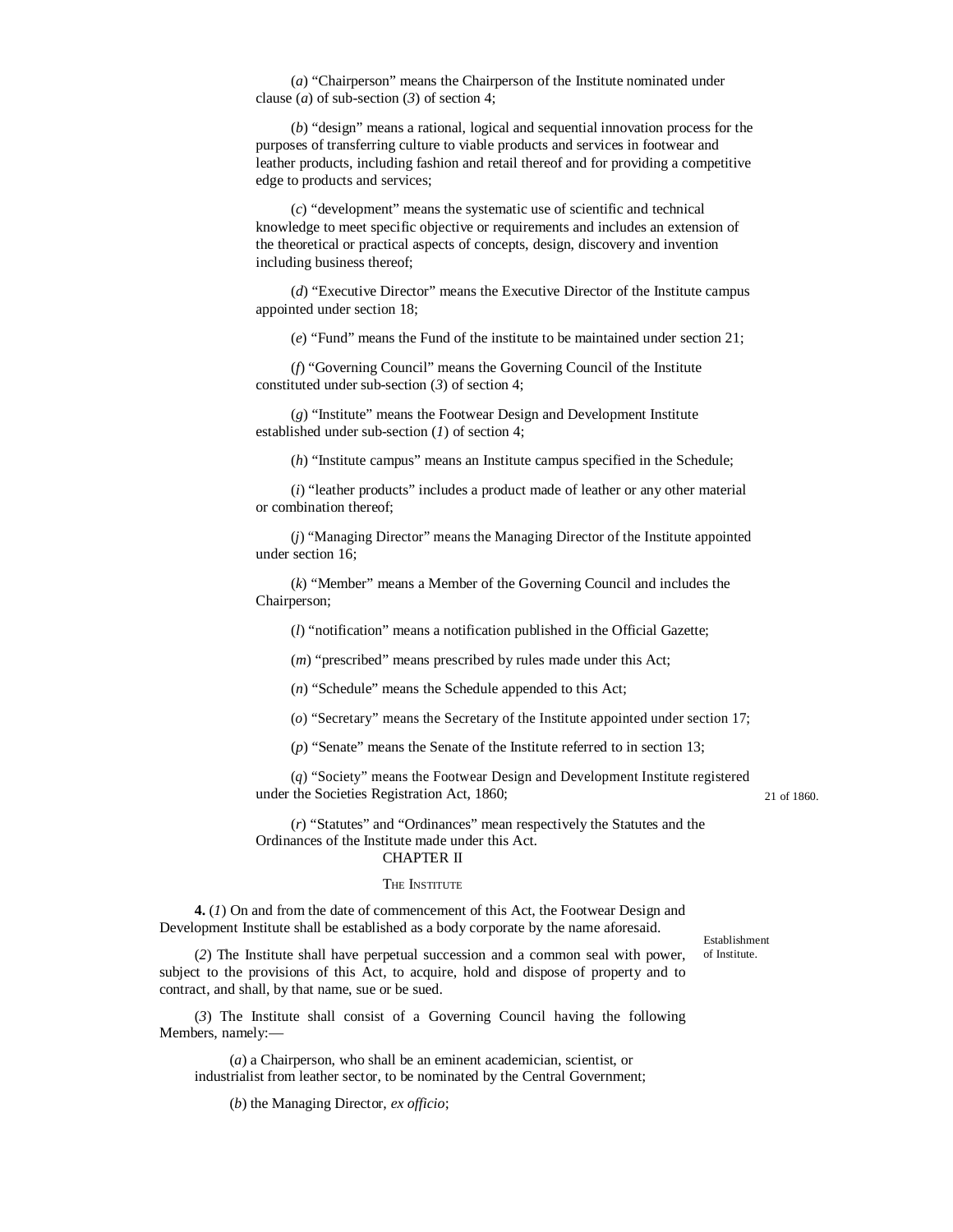(*c*) the Joint Secretary in the Ministry or Department in the Government of India dealing with Footwear Design and Development Institute, *ex officio*;

(*d*) the Joint Secretary in the Ministry or Department in the Government of India dealing with the leather, retail or fashion sector, *ex officio*;

(*e*) the Director Finance of the Ministry or the Department in the Government of India dealing with Footwear Design and Development Institute, *ex officio*;

(*f*) a representative of Ministry or Department in the Government of India dealing with skill development and entrepreneurship, *ex officio*;

(*g*) four professionals or industrialists to represent the Council for Leather Exports, the Indian Leather Garments Association, the Indian Footwear Components Manufacturers Association, and the Confederation of Indian Industry National Committee on Leather, Footwear and Leather Products, to be nominated by the Central Government; and

(*h*) one person each from the National Institute of Fashion Technology, National Institute of Design, the Central Leather Research Institute, the Indian Institute of Technology and the Indian Institute of Management, to be nominated by the Central Government.

(*4*) The term of office of the Chairperson and other Members, other than *ex officio* Members thereof, shall be three years and they shall be entitled for such allowances as may be determined by the Central Government.

(*5*) The term of office of the Members nominated to fill a casual vacancy shall continue for the remainder of the term of the Member in whose place he has been nominated.

(*6*) The Governing Council shall meet at least two times in a year at such place and time and observe such rules of procedure in regard to the transaction of business at its meetings as may be determined by the Governing Council.

(*7*) Save as otherwise provided in this section, the term of office of an *ex officio* member shall continue as long as he holds the office by virtue of which he is a member.

**5.** On and from the date of commencement of this Act, subject to the other provisions of this Act, all properties which had vested in the Society, immediately before the commencement of this Act, shall on and from such commencement, vest in the Institute.

**6.** On and from the date of commencement of this Act,—

(*a*) any reference to the Society in any contract or other instrument shall be deemed as a reference to the Institute;

Vesting of properties.

Effect of incorporation of Institute.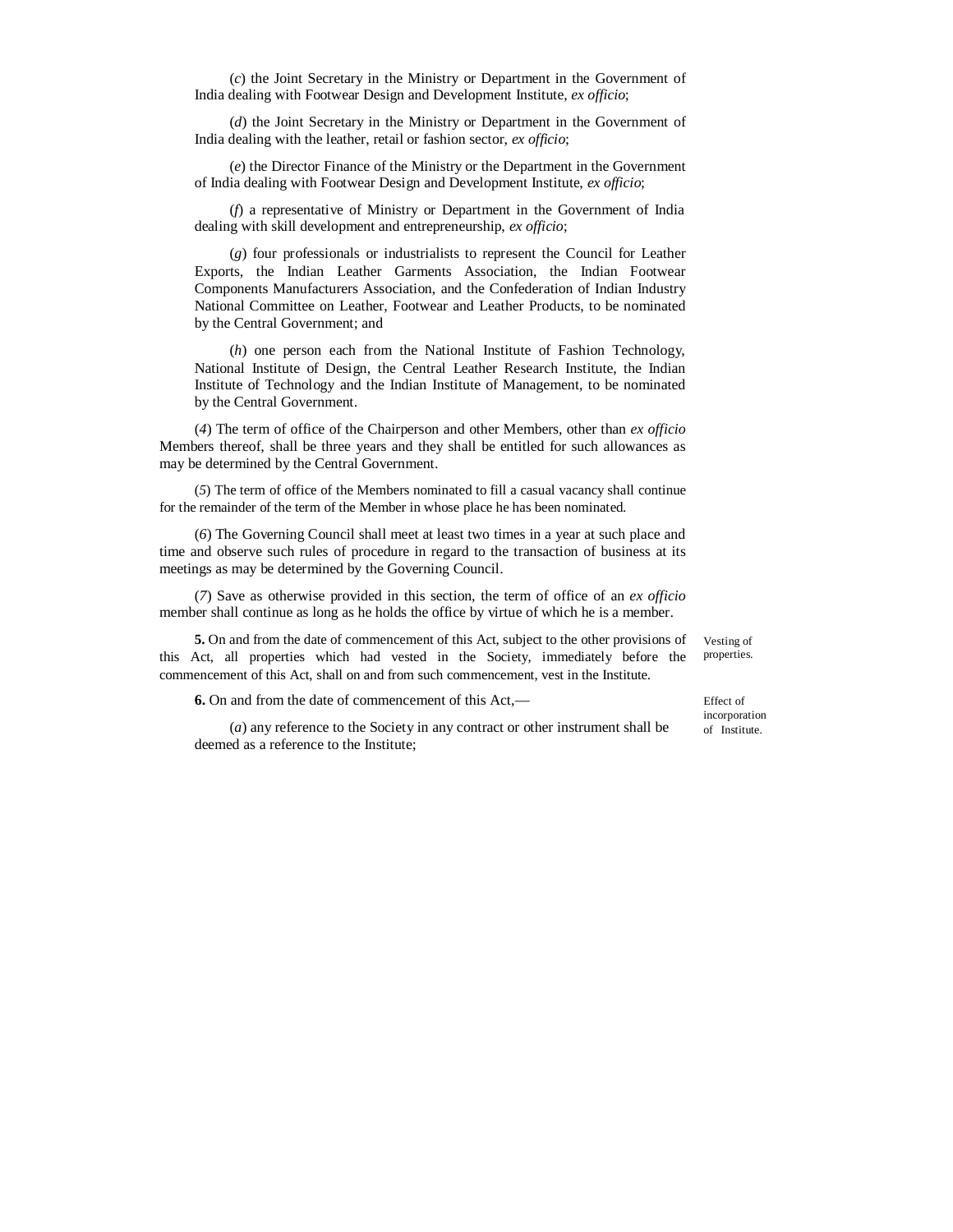(*b*) all the rights and liabilities of the Society shall be transferred to, and be the rights and liabilities of, the Institute;

(*c*) every person employed by the Society, immediately before the appointed day, shall hold office or service in the Institute by the same tenure, at the same remuneration and upon the same terms and conditions and with the same rights and privileges as to pension, leave, gratuity, provident fund and other matters as he would have held the same, if this Act had not been passed, and shall continue to be so, unless and until his employment is terminated or until such tenure, remuneration, terms and conditions are duly altered by the Statutes:

Provided that if the alteration so made is not acceptable to such employee, his employment may be terminated by the Institute in accordance with the terms of the contract with the employee or, if no provision is made therein in this behalf, on payment to him by the Institute of compensation equivalent to three months' remuneration in the case of permanent employee and one month's remuneration in the case of other employee;

(*d*) every person pursuing, before the date of commencement of this Act, any academic or research course in existing Institute campus, shall be deemed to have migrated and registered with the corresponding Institute campus on such commencement at the same level of study in the Institute campus from which such person migrated; and

(*e*) all suits and other legal proceedings instituted or which could have been instituted by or against the Society, immediately before the commencement of this Act shall be continued or instituted by or against the Institute.

**7.** The functions of the Institute shall be—

Functions of Institute.

(*i*) to nurture and promote quality and excellence in education and research in the areas of footwear and leather products design and development and allied fields thereof;

(*ii*) develop and conduct courses leading to graduate and post-graduate degrees, doctoral and post-doctoral courses and research in the areas of footwear and leather products design and development and allied fields thereof;

(*iii*) to hold examinations and grant degrees, diplomas, certificates, or any other qualification;

(*iv*) to institute fellowships, scholarships and confer awards, honorary degrees or other academic distinctions or titles;

(*v*) to co-operate, associate and collaborate with educational or other institutions, research organisations or bodies corporate in any part of the world having objects wholly or partly similar to those of the Institute by exchange of faculty members, students, staff and scholars and generally in such manner as may be conducive to their common objective;

(*vi*) to conduct courses for teachers, technologists and other professionals in the areas of footwear and leather products design and development and allied fields thereof;

(*vii*) to undertake research, survey, and studies and application thereof, for improved quality and design, testing, and international marketing;

(*viii*) to provide consultancy, testing, inspection, certification, project implementation and design support to the institutions and industries in any part of the world;

(*ix*) to develop an international centre for creation and transmission of information, with focus on educational, professional and industrial commitments;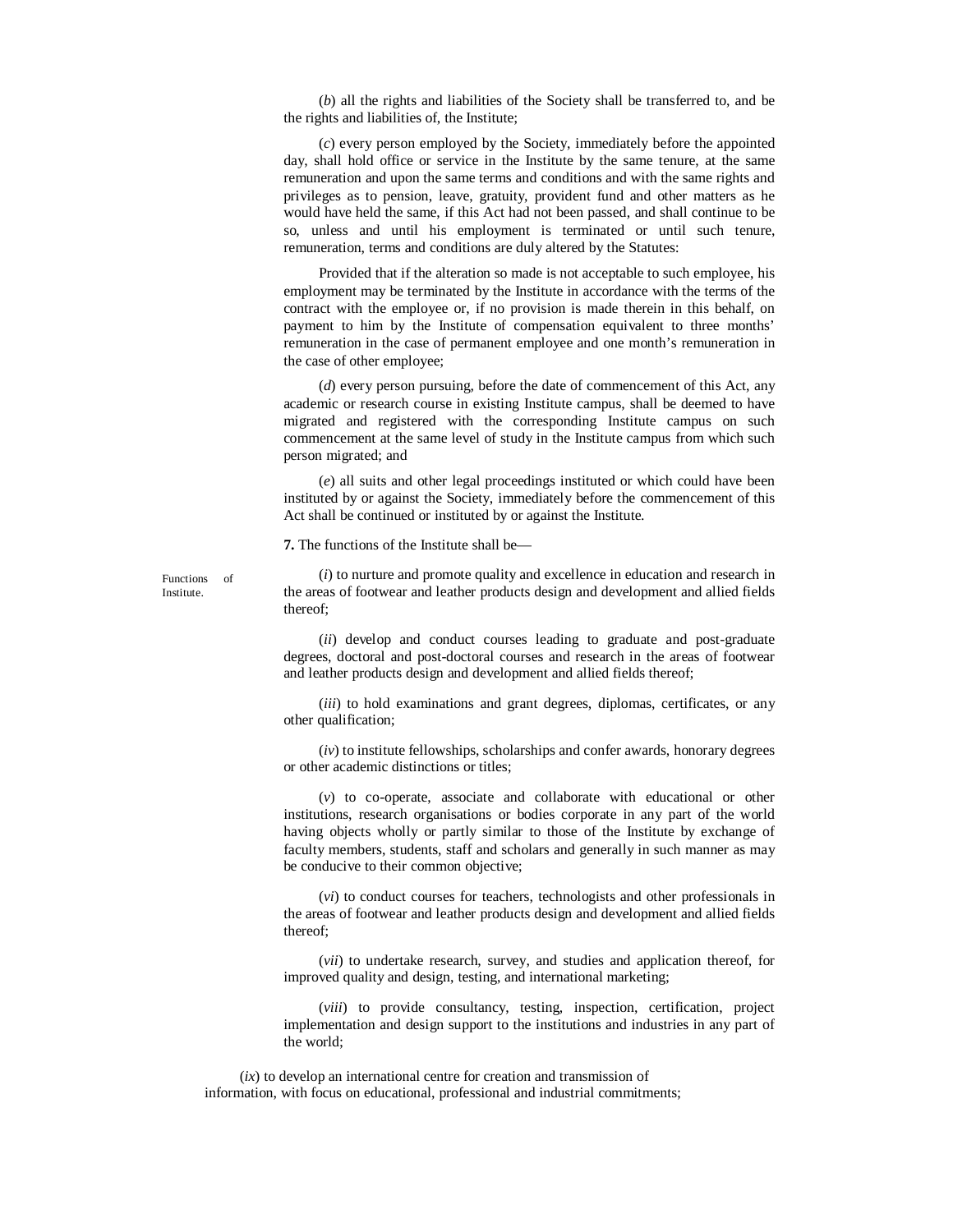(*x*) to conduct skill development programs and to provide technical assistance to artisans, craftsmen, manufacturers, designers and exporters;

(*xi*) to design, develop, amend, update curriculums of the academic programs and training materials as per the sector's requirement and change of technology;

(*xii*) to acquire any patent or license relating to such invention, improvement or design or standardisation marks whether for general or specific purposes;

(*xiii*) to establish, form and maintain museums, libraries and collections of literature and films, slides, photographs, prototypes and other information;

(*xiv*) to function as a National resource centre for curriculum development, training the trainers and support skill development in the leather sector overall;

(*xv*) to frame the Statutes and the Ordinances and to alter, modify or rescind the same; and

(*xvi*) to do all such things as may be necessary, incidental or conducive to the attainment of all or any of the objects of the Institute.

**8.** (*1*) Subject to the provisions of this Act, the Governing Council, under overall control of the Central Government, shall be responsible for the general superintendence, direction and control of the affairs of the Institute and shall exercise all the powers not otherwise provided for by this Act, the Statutes and the Ordinances, and shall have the power to review the acts of the Senate.

Powers of Governing Council.

(*2*) Without prejudice to the provisions of sub-section (*1*), the Governing Council shall—

(*a*) take decisions on questions of policy relating to the administration and working of the Institute;

(*b*) institute academic and other posts and to make appointments thereto (except in the case of the Managing Director, Secretary and Executive Director);

(*c*) frame the Statutes and the Ordinances and to alter, modify or rescind the same;

(*d*) consider and pass resolutions on the annual report, the annual audited accounts and the budget estimates of the Institute for the next financial year as it thinks fit together with a statement of its development plans;

(*e*) receive gifts, grants, donations or benefactions from the Government and to receive bequests, donations and transfers of movable or immovable properties from the testators, donors or transferors, as the case may be; and

(*f*) do all such things as may be necessary, incidental or conducive to the attainment of all or any of the aforesaid powers.

(*3*) The Governing Council shall have the power to appoint such committees, as it considers necessary for the exercise of its powers and the performance of its duties under this Act.

(*4*) Notwithstanding anything contained in sub-section (*2*) of section 4, the Governing Council shall not dispose of in any manner any immovable property without the prior approval of the Central Government.

(*5*) The Central Government may appoint one or more persons to review the work and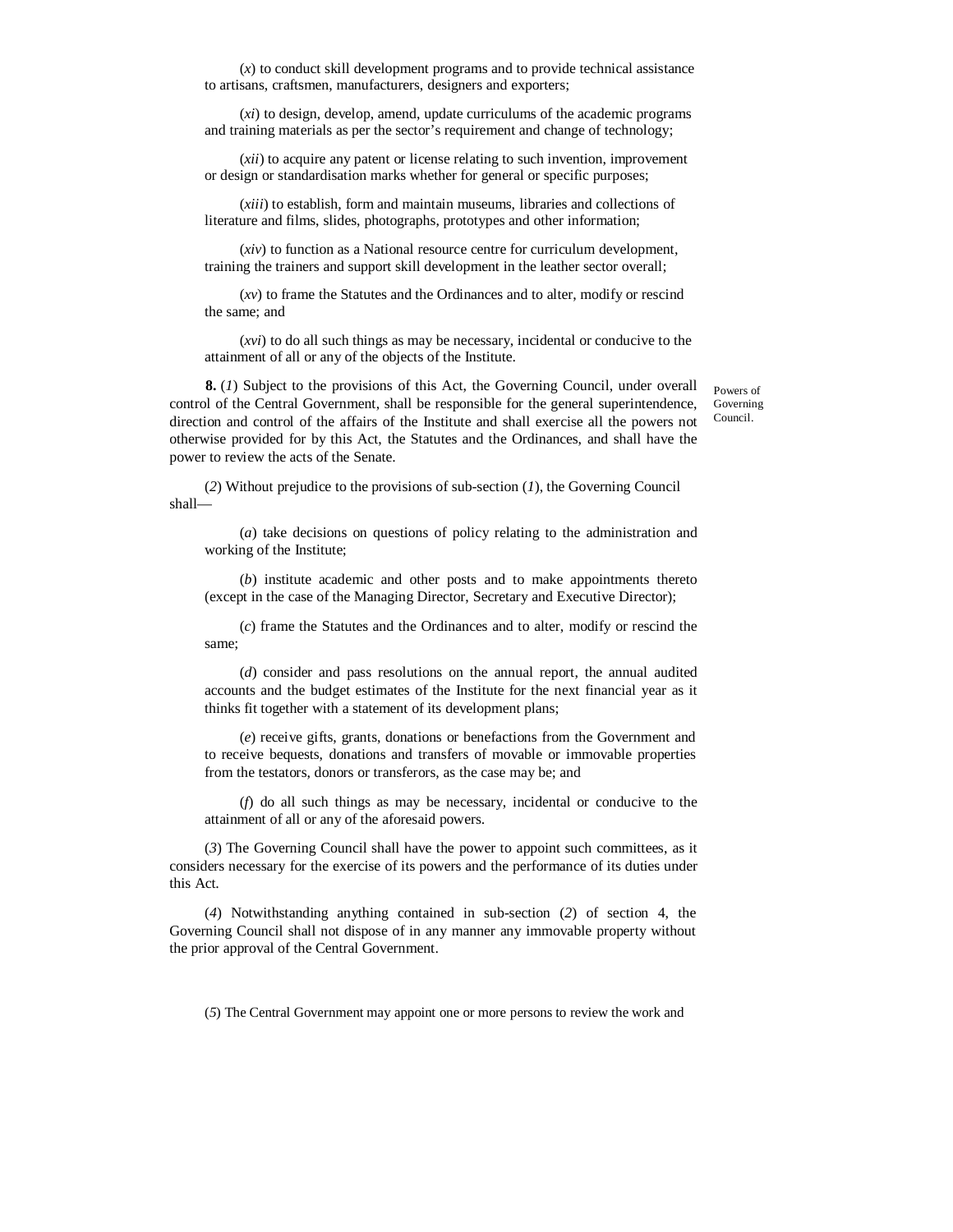|                                                                       | progress of the Institute and to hold inquiries into the affairs thereof and to report thereon<br>in such manner as the Central Government may direct.                                                                                                                                                                                                                                                                                                                      |  |  |  |
|-----------------------------------------------------------------------|-----------------------------------------------------------------------------------------------------------------------------------------------------------------------------------------------------------------------------------------------------------------------------------------------------------------------------------------------------------------------------------------------------------------------------------------------------------------------------|--|--|--|
|                                                                       | (6) Upon receipt of any such report, the Central Government may take such action<br>and issue such directions as it considers necessary in respect of any of the matters dealt<br>within the report and the Institute shall be bound to comply with such directions.                                                                                                                                                                                                        |  |  |  |
|                                                                       | (7) The Central Government shall have the power to remove Chairperson or other<br>Members or reconstitute the Governing Council, if it considers it appropriate to do so.                                                                                                                                                                                                                                                                                                   |  |  |  |
|                                                                       | (8) No Chairperson or Member shall be removed under sub-section (7) unless he<br>has been given a reasonable opportunity of being heard in the matter.                                                                                                                                                                                                                                                                                                                      |  |  |  |
| Institute<br>be<br>all<br>open to<br>creeds<br>races,<br>and classes. | <b>9.</b> (1) The Institute shall be open to persons of all sex and of whatever race, creed,<br>caste or class, and no test or condition shall be imposed as to religious belief or<br>profession in admitting or appointing members, students, teachers or workers or in any<br>other connection whatsoever.                                                                                                                                                               |  |  |  |
|                                                                       | (2) No bequest, donation or transfer of any property shall be accepted by the Institute,<br>which in the opinion of the Governing Council involves conditions or obligations opposed<br>to the spirit and object of this section.                                                                                                                                                                                                                                           |  |  |  |
| Teaching<br>Institute.<br>at                                          | <b>10.</b> All teaching at the campuses of the Institute shall be conducted by or in the name<br>of the Institute in accordance with the Statutes and the Ordinances made in this behalf.                                                                                                                                                                                                                                                                                   |  |  |  |
| Visitor.                                                              | 11. The President of India shall be the Visitor of the Institute.                                                                                                                                                                                                                                                                                                                                                                                                           |  |  |  |
| Authorities of                                                        | 12. The following shall be the authorities of the Institute, namely:-                                                                                                                                                                                                                                                                                                                                                                                                       |  |  |  |
| Institute.                                                            | $(a)$ a Governing council;                                                                                                                                                                                                                                                                                                                                                                                                                                                  |  |  |  |
|                                                                       | $(b)$ a Senate; and                                                                                                                                                                                                                                                                                                                                                                                                                                                         |  |  |  |
|                                                                       | $(c)$ such other authorities as may be declared by the Statutes to be the<br>authorities of the Institute.                                                                                                                                                                                                                                                                                                                                                                  |  |  |  |
| The Senate.                                                           | 13. The Senate of the Institute shall consist of the following persons, namely.—                                                                                                                                                                                                                                                                                                                                                                                            |  |  |  |
|                                                                       | (a) the Managing Director, ex officio who shall be the Chairperson of the Senate;                                                                                                                                                                                                                                                                                                                                                                                           |  |  |  |
|                                                                       | $(b)$ the Secretary, ex officio;                                                                                                                                                                                                                                                                                                                                                                                                                                            |  |  |  |
|                                                                       | $(c)$ the Executive Directors of all Institute campus, ex officio;                                                                                                                                                                                                                                                                                                                                                                                                          |  |  |  |
|                                                                       | $(d)$ all Senior Professors of the Institute;                                                                                                                                                                                                                                                                                                                                                                                                                               |  |  |  |
|                                                                       | $(e)$ three persons, not being employees of the Institute, to be nominated by the<br>Chairperson in consultation with the Managing Director, from amongst<br>educationists of repute, from the fields of footwear, science, engineering and<br>humanities and one of them shall be woman;                                                                                                                                                                                   |  |  |  |
|                                                                       | $(f)$ one alumnus of the Institute to be nominated by the Chairperson in<br>consultation with the Managing Director by rotation; and                                                                                                                                                                                                                                                                                                                                        |  |  |  |
|                                                                       | $(g)$ such other members of the staff as may be laid down in the Statutes.                                                                                                                                                                                                                                                                                                                                                                                                  |  |  |  |
| Functions of<br>Senate.                                               | 14. (1) Subject to the provisions of this Act, the Statutes and the Ordinances, the Senate<br>of the Institute shall be the principal academic body of the Institute and shall have the control<br>and general regulation, and be responsible for the maintenance of standards of instruction,<br>education and examinations in the Institute and shall exercise such other powers and perform<br>such other duties as may be conferred or imposed upon it by the Statutes. |  |  |  |
|                                                                       | (2) Without prejudice to the provisions of sub-section $(I)$ , the Senate shall have the<br>following powers, namely:-                                                                                                                                                                                                                                                                                                                                                      |  |  |  |
|                                                                       | $(a)$ to specify the criteria and process for admission to courses or programmes<br>of study by the Institute;                                                                                                                                                                                                                                                                                                                                                              |  |  |  |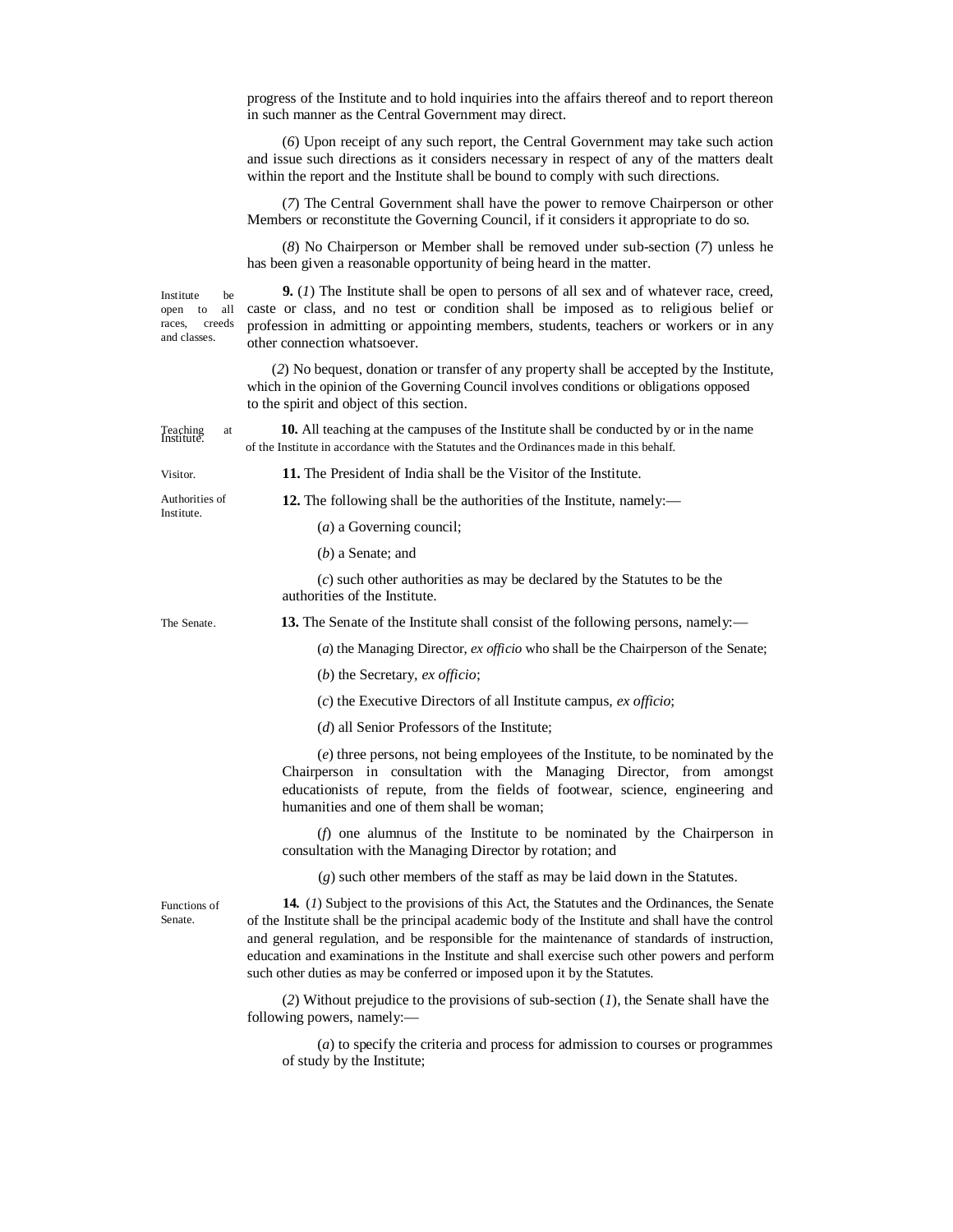(*b*) to recommend to the Governing Council for creation of teaching and other academic posts, determination of number and emoluments of such posts and defining the duties and conditions of service of teachers and other academic posts;

(*c*) to recommend to the Governing Council for commencement of new programmes and course of study;

(*d*) to specify academic contents of programmes and course of study and to undertake modifications therein;

(*e*) to specify the academic calendar and approve grant of degrees, diplomas and other academic distinctions or titles; and

(*f*) to exercise such other powers and discharge such other functions as may be assigned to it, by Statutes or by the Governing Council.

**15.** (*1*) The Chairperson shall ordinarily preside at the meetings of the Governing Council and at the Convocations of the Institute.

(*2*) The Chairperson shall exercise such other powers and perform such other duties as may be assigned to him by this Act or the Statutes.

(*3*) The Chairperson shall have the authority to review periodically the work and progress of the Institute and to order enquiries into the affairs of the Institute.

**16.** (*1*) The Managing Director of the Institute shall be appointed by the Central Government for a tenure of five years and on such terms and conditions of services as may be prescribed.

(*2*) The Managing Director shall be the principal executive officer of the Institute and shall be responsible for the proper administration of the Institute and for imparting of instruction and maintenance of discipline therein.

(*3*) The Managing Director shall exercise such other powers and perform such other duties as may be assigned to him by this Act, the Statutes and the Ordinances or delegated by the Governing Council or the Senate.

(*4*) The Managing Director shall submit annual reports and accounts to the Governing Council.

(*5*) The Central Government shall have the power to remove the Managing Director before the tenure of five years, if it considers it appropriate to do so on the grounds of misconduct or incapacity after giving him an opportunity of being heard in the matter.

(*6*) The Managing Director shall be responsible for the implementation of the decision of the Governing Council and the Senate.

**17.** (*1*) The Secretary of the Institute shall be appointed by the Central Government for a Secretary. tenure of five years and on such terms and conditions of service as may be prescribed.

(*2*) The Secretary shall act as the Secretary of the Governing Council, the Senate and such committees as may be specified by the Statutes.

(*3*) The Secretary shall be responsible to the Managing Director for the proper discharge of his functions.

(*4*) The Secretary shall exercise such other powers and perform such other duties as may be assigned to him by this Act or the Statutes or the Managing Director.

**18.** (*1*) The Executive Director of each Institute campus shall be appointed by the Central Government for a tenure of five years and on such terms and conditions as may be prescribed and shall exercise such powers and perform such duties as may be assigned to him by this Act or the Statutes or by the Managing Director.

F u n c t i o n s , powers and duties of Chairperson.

Managing Director.

Executive Director.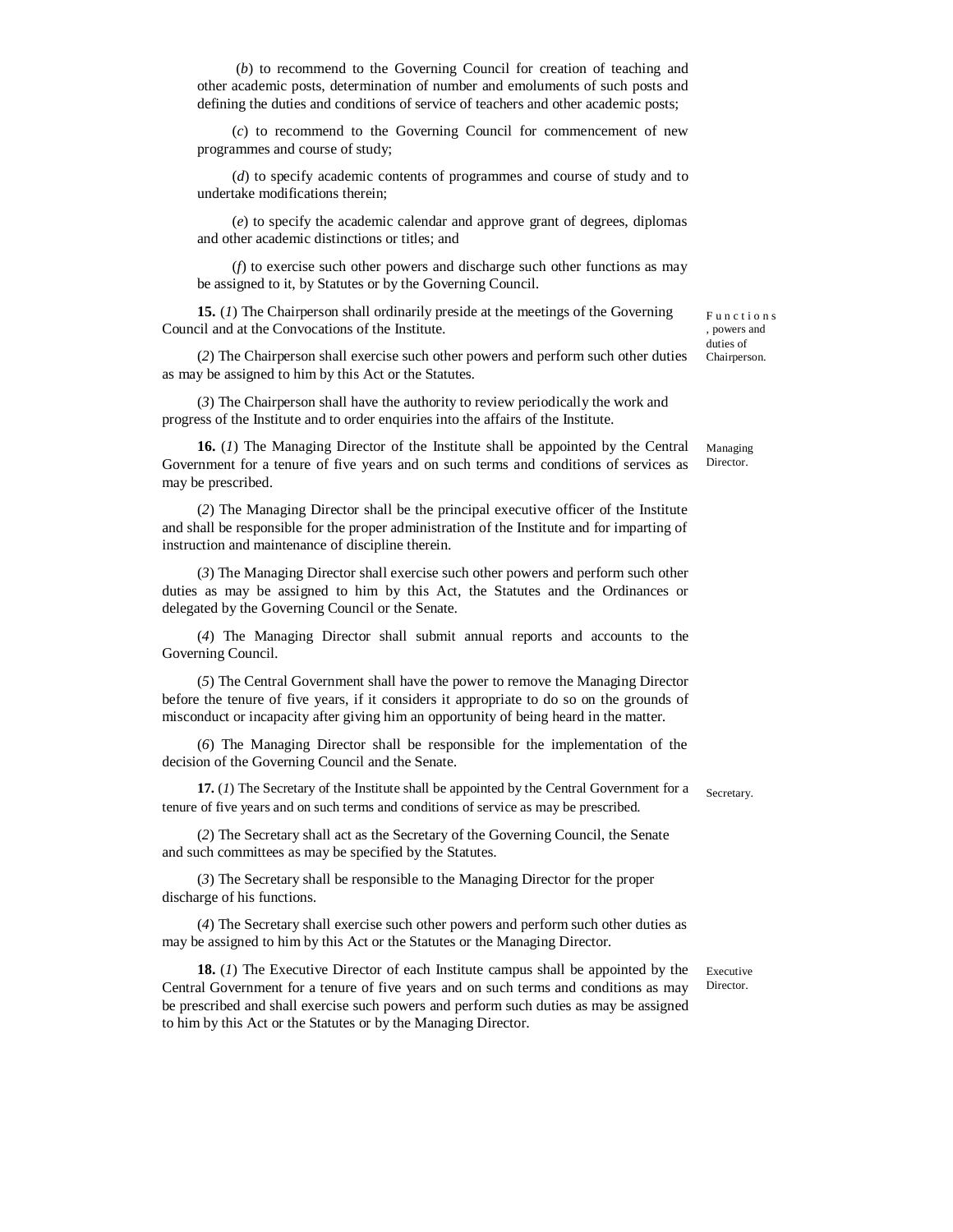(*2*) The Executive Director shall be the principal academic and executive officer of the Institute campus and shall be responsible for the implementation of the decision of the Governing Council and the Senate and the day-to-day administration of the Institute campus in consultation with the Managing Director.

Power and duties of other authorities and **19.** The powers and duties of authorities and officers, other than those hereinbefore mentioned, shall be determined by the Statutes.

> **20.** For the purpose of enabling the Institute to discharge its functions efficiently under this Act, the Central Government may, after due appropriation made by Parliament by law in this behalf, pay to the Institute in each financial year such sums of money and in such manner as it may think fit.

Institute.

Grants by C e n t r a l Government.

officers.

Funds of **21.** (*l*) The Institute shall maintain a Fund to which shall be credited—

(*a*) all moneys provided by the Central Government;

(*b*) all fees and other charges received by the Institute;

(*c*) all moneys received by the Institute by way of loans, grants, gifts, donations, benefactions, bequests or transfers; and

(*d*) all moneys received by the Institute in any other manner or from any other source.

(*2*) All moneys credited to the Fund shall be deposited in such banks or invested in such manner as the Institute may, with the approval of the Governing Council decide.

(*3*) The Fund shall be applied towards meeting the expenses of the Institute, including expenses incurred in the exercise of its powers and discharge of its duties under this Act.

Setting up of endowment fund.

**22.** Notwithstanding anything contained in section 21, the Central Government may direct the Institute to—

(*a*) set-up an endowment fund and any other fund for specified purpose; and

(*b*) transfer money from its Fund to endowment fund or any other fund.

Accounts and audit.

**23.** (*1*) The Institute shall maintain proper accounts and other relevant records and prepare an annual statement of accounts, including the balance sheet, in such form as may be specified, in accordance with such general directions as may be issued by the Central Government in consultation with the Comptroller and Auditor-General of India.

(*2*) The accounts of the Institute shall be audited by the Comptroller and Auditor-General of India and any expenditure incurred by him in connection with such audit shall be payable by the Institute to the Comptroller and Auditor-General of India.

(*3*) The Comptroller and Auditor-General of India and any person appointed by him in connection with the audit of the accounts of the Institute shall have the same rights, privileges and authority in connection with such audit as the Comptroller and Auditor-General of India, generally has in connection with the audit of the Government accounts, and, in particular, shall have the right to demand the production of books, accounts, connected vouchers and other documents and papers and to inspect any of the offices of the Institute.

(*4*) The accounts of the Institute as certified by the Comptroller and Auditor-General of India or any other person appointed by him in this behalf, together with the audit report thereon shall be forwarded annually to the Central Government and that Government shall cause the same to be laid before each House of Parliament.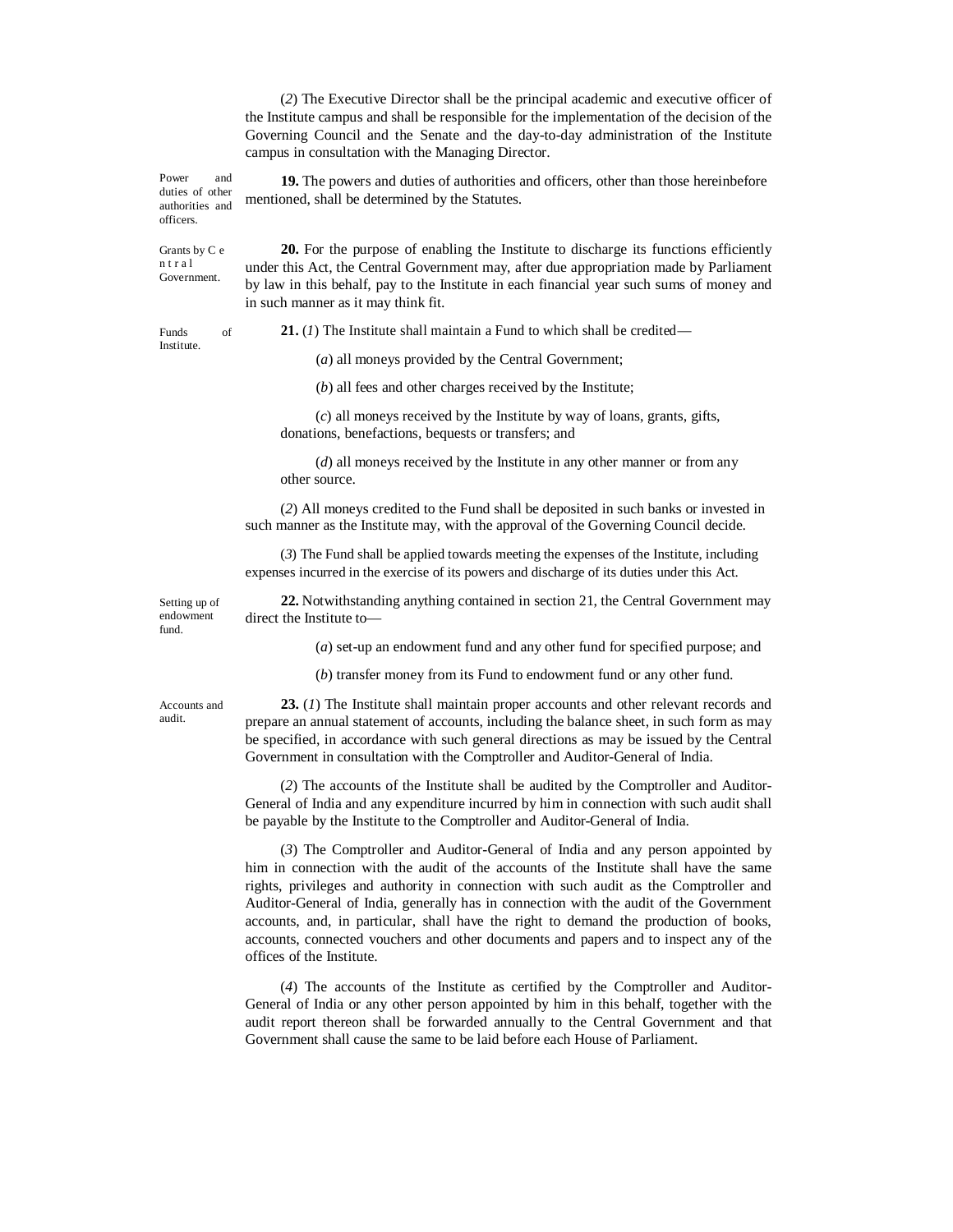**24.** (*1*) The Institute shall constitute, for the benefit of its employees, including the Managing Director in such manner and subject to such conditions as may be specified by the Statutes, such pension, insurance and provident funds as it may consider necessary.

(*2*) Where any such provident fund has been so constituted, the Central Government 19 of 1925. may declare that the provisions of the Provident Funds Act, 1925 shall apply to such fund as if it were a Government Provident Fund.

Appointment.

Statutes.

Pension and provident fund.

**25.** All appointments of the staff of the Institute, except that of the Managing Director, Secretary and Executive Director shall be made in accordance with the procedure laid down in the Statutes by—

(*a*) the Governing Council, if the appointment is made on the academic staff in the post of Assistant Professor or above or if the appointment is made on the non-academic staff in any cadre, the maximum of the pay scale for which is the same or higher than that of Assistant Professor; and

(*b*) the Managing Director, in any other case.

**26.** Subject to the provisions of this Act, the Statutes may provide for all or any of the following matters, namely:—

(*a*) the formation of departments of teaching, centre of research, establishment of workshops, laboratories, studios;

(*b*) the institution of fellowships, scholarships, exhibitions, medals and prizes;

(*c*) the classification, term of office, qualification, the method of appointment and the determination of the terms and conditions of service of officers, teachers and other staff of the Institute;

(*d*) the reservation of posts for the Scheduled Castes, the Scheduled Tribes and other backward categories of person as may be determined by the Central Government;

(*e*) the constitution of pension, insurance and provident funds for the benefit of the officers, teachers and other staff of the Institute;

(*f*) the constitution, powers and duties of the authorities of the Institute;

(*g*) the manner of filling up of vacancies among members of the Governing Council;

(*h*) the authentication of the orders and decisions of the Governing Council;

(*i*) the meetings of the Governing Council, Senate or any Committee, the quorum at such meetings and the procedure to be followed in the conduct of their business;

(*j*) conferment of honorary degree;

(*k*) the establishment and maintenance of halls and hostels;

(*l*) the conditions of residence of students of the Institute and the levying of the fees for residence in the halls and hostels and other charges; and

(*m*) any other matter which by this Act is to be or may be specified by the Statutes.

**27.** (*1*) The first Statutes of the Institute shall be framed by the Governing Council with the previous approval of the Visitor and shall be laid as soon as may be before each House of Parliament.

Statutes how made.

(*2*) The Governing Council may, from time to time, make new or additional Statutes or may amend or repeal the Statutes in the manner hereafter in this section provided.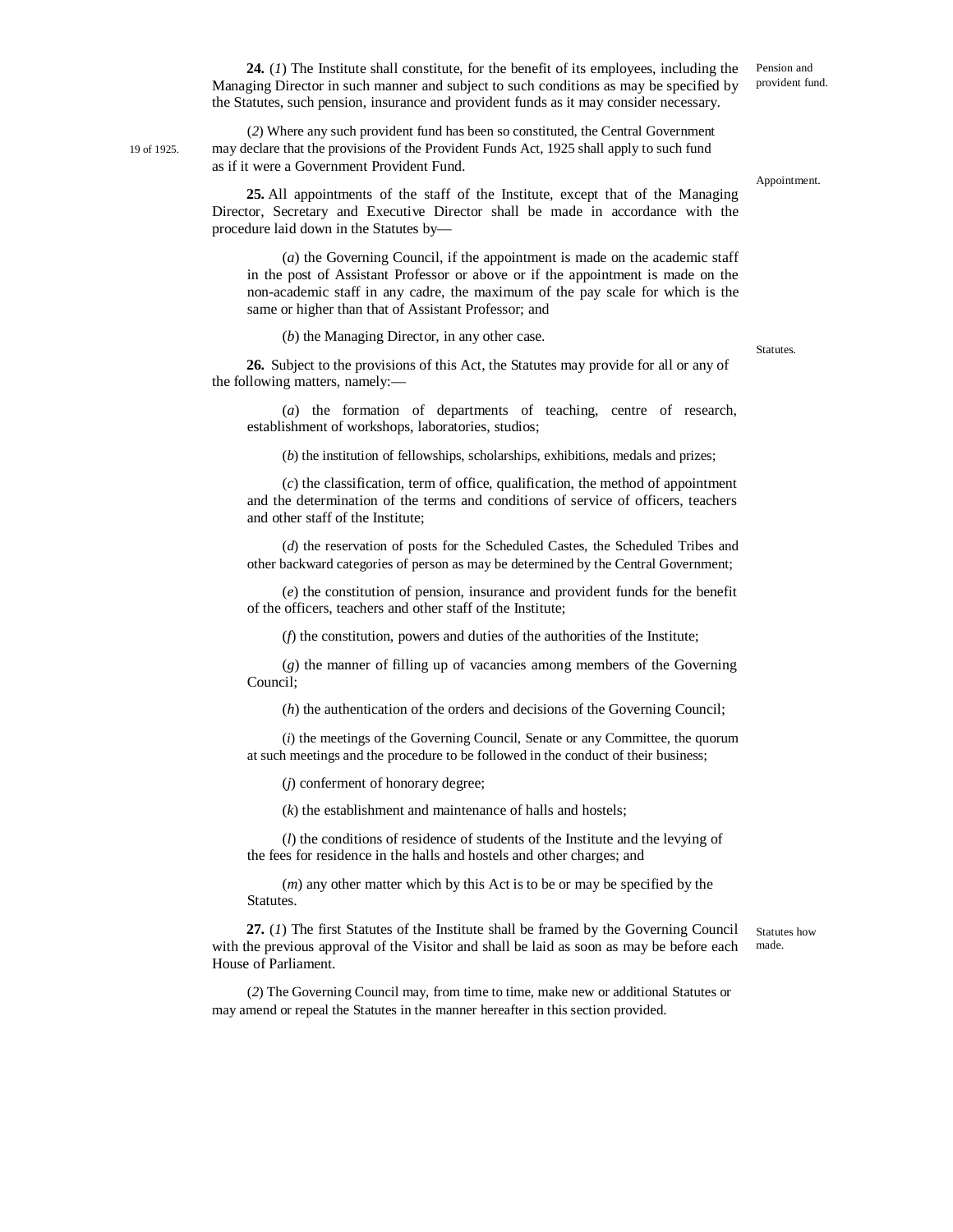(*3*) Every new Statute or addition to the Statute or any amendment or repeal of a Statute shall require the previous approval of the Visitor who may remit it to the Governing Council for consideration.

(*4*) A new Statute or a Statute amending or repealing an existing Statute shall have no validity unless it has been assented to by the Visitor.

Ordinances.

**28.** Subject to the provisions of this Act and the Statutes, the Ordinances of the Institute may provide for all or any of the following matters, namely:—

(*a*) the admission of the students to the Institute;

(*b*) the reservation for the Scheduled Castes, the Scheduled Tribes and other backward categories of persons;

(*c*) the courses of study to be laid down for all degrees, diplomas and certificates of the Institute;

(*d*) the conditions under which students shall be admitted to the degree, diploma and certificate courses and to the examinations of the Institute and award of degrees, diplomas and certificates;

(*e*) the conditions for award of fellowships, scholarships, exhibitions, medals and prizes;

(*f*) the conditions and mode of appointment and duties of examining body, examiners and moderators;

(*g*) the conduct of examinations;

(*h*) the maintenance of discipline among the students of the Institute;

(*i*) the fees to be charged for courses of study in the Institute and for admission to the examinations of degrees, diplomas and certificates of the Institute; and

(*j*) any other matter which by this Act or the Statutes is to be or may be provided for by the Ordinances.

O r d i n a n c e how made.

**29.** (*1*) Save as otherwise provided in this section, Ordinances shall be made by the Senate.

(*2*) All Ordinances made by the Senate shall have effect from such date as it may direct, but every Ordinance so made shall be submitted, as soon as may be, to the Governing Council and shall be considered by the Governing Council at its next succeeding meeting.

(*3*) The Governing Council shall have power by resolution to modify or cancel any such Ordinance and such Ordinance shall from the date of such resolution stand modified accordingly or cancelled, as the case may be.

Tribunal of Arbitration.

**30.** (*1*) Any dispute arising out of a contract between the Institute and any of its employees shall, at the request of the employee concerned or at the instance of the Institute, be referred to a Tribunal of Arbitration consisting of one member appointed by the Institute, one member nominated by the employee and an umpire appointed by the Visitor.

(*2*) The decision of the Tribunal of Arbitration shall be final and shall not be questioned in any court.

(*3*) No suit or proceeding shall lie in any court in respect of any matter which is required by sub-section (*1*) to be referred to the Tribunal of Arbitration.

(*4*) The Tribunal of Arbitration shall have power to regulate its own procedure.

(*5*) Nothing in any law for the time being in force relating to arbitration shall apply to arbitration under this section.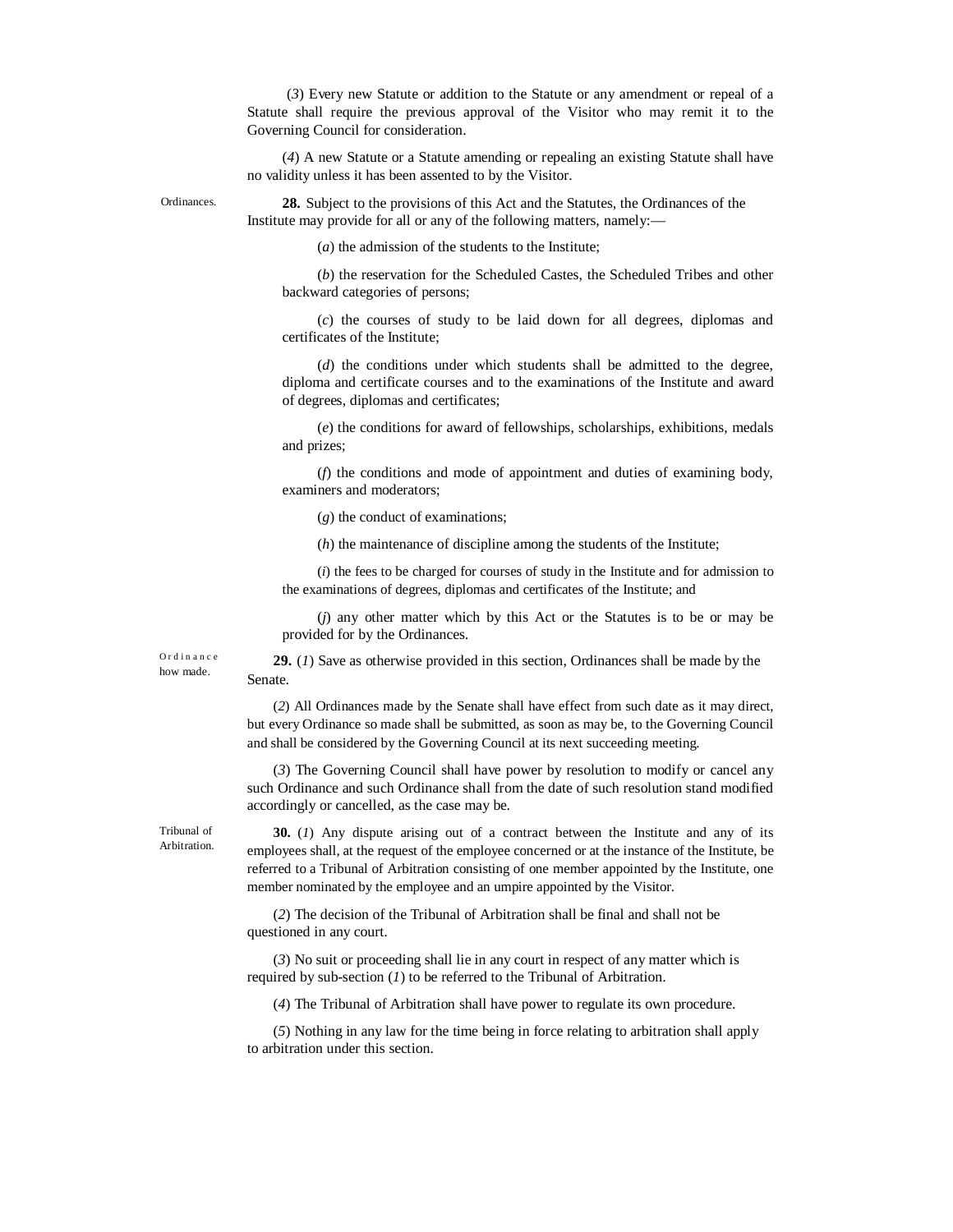#### CHAPTER III

#### **MISCELLANEOUS**

**31.** No act of the Institute or Governing Council or Senate or any other body set-up under this Act or the Statutes, shall be invalid merely by reason of—

(*a*) any vacancy in, or defect in the constitution thereof; or

(*b*) any defect in the election, nomination or appointment of a person acting as a member thereof; or

(*c*) any irregularity in its procedure not affecting the merits of the case.

**32.** Notwithstanding anything contained in this Act, whenever the Institute receives funds from any Government, the University Grants Commission or any other agency, including industry sponsoring a research scheme or a consultancy assignment or a teaching programme or a chaired professorship or a scholarship, etc., to be executed or endowed at the Institute—

(*a*) the amount received shall be kept by the Institute separately from the Fund of the Institute and utilised only for the purpose of the scheme; and

(*b*) the staff required to execute the same shall be recruited in accordance with the terms and conditions stipulated by the sponsoring organisations:

Provided that any money remaining unutilised shall be transferred to the endowment fund created under section 22 of this Act.

**33.** The Institute shall have the power to grant degrees, diplomas, certificates and other academic distinctions under this Act, which shall be equivalent to such corresponding degrees, diplomas, certificates and other academic distinctions granted by any University or Institute established or incorporated under any other law for the time being in force.

22 of 2005. **34.** The provisions of the Right to Information Act, 2005 shall apply to the Institute, as if it were a public authority as defined in clause (*h*) of section 2 of the Right to Information Act, 2005.

> **35.** (*1*) The Central Government may, by notification, make rules to carry out the purposes of this Act.

(*2*) In particular and without prejudice to the generality of the foregoing power, such rules may provide for all or any of the following matters, namely:—

(*a*) the manner of appointment of the Managing Director, Secretary and Executive Director and terms and conditions of his services;

(*b*) the terms and conditions of service of the Managing Director, Secretary and the Executive Director under sub-section (*1*) of section 16, sub-section (*1*) of section 17 and sub-section (*1*) of section 18;

(*c*) the form and manner in which the books of account of the Institute shall be maintained under sub-section (*1*) of section 23; and

(*d*) any other matter which is required to be, or may be, prescribed.

(*3*) Every rule made under this section shall be laid, as soon as may be after it is made, before each House of Parliament, while it is in session, for a total period of thirty days which may be comprised in one session or in two or more successive sessions, and if, before the expiry of the session immediately following the session or the successive sessions aforesaid, both Houses agree in making any modification in the rule or both Houses agree that the rule should not be made, the rule shall thereafter have effect only in such modified form or be of

Act and proceedings not to be invalidated by vacancies.

Sponsored schemes.

Power of Institute to grant degree, etc.

Institute to be public authority under the Right to Information Act, 2005.

Power of Central Government to make rules.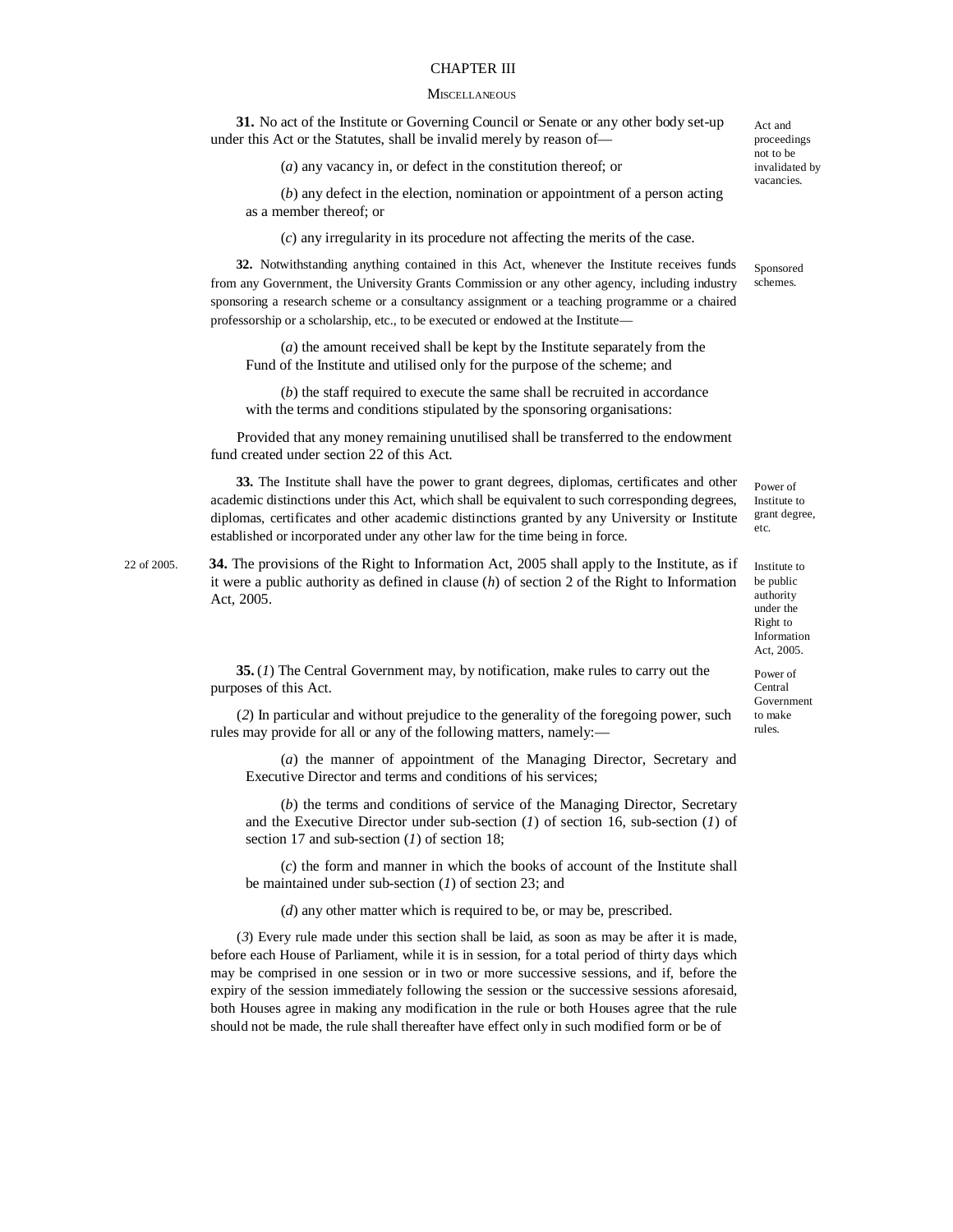no effect, as the case may be; so, however, that any such modification or annulment shall be without prejudice to the validity of anything previously done under that rule.

**36.**The Institute shall furnish to the Central Government such returns or other information with respect to policies or activities as the Central Government may, for the purpose of reporting to Parliament or for the making of policy, from time to time, require.

Returns and information to be provided to Central Government.

Transitional provisions.

**37.** Notwithstanding anything contained in this Act—

(*a*) the Governing Council of the Society functioning as such, immediately before the commencement of this Act shall continue to so function until a new Governing Council is constituted for the Institute under this Act, but on the constitution of a new Governing Council under this Act the members of the Governing Council holding office before such constitution shall cease to hold office;

(*b*) until the first Statutes and the Ordinances are made under this Act, the rules and regulations, instructions and guidelines of the Society as in force, immediately before the commencement of this Act, shall continue to apply to the Institute insofar as they are not inconsistent with the provisions of this Act; and

(*c*) any student who joined classes of the existing Institute on or after the academic year 2012-2013 or completed the course on or after the academic year 2013-2014 shall for the purposes of clause (*iii*) of section 7, be deemed to have pursued a course of study in the existing Institute if such student has not already been awarded degree or diploma for the same course of study.

**38.** (*1*) Every Statute or Ordinance made under this Act shall be published in the Official Gazette.

(*2*) Every Statute or Ordinance made under this Act shall be laid, as soon as may be after it is made, before each House of Parliament, while it is in session, for a total period of thirty days which may be comprised in one session or in two or more successive sessions, and if, before the expiry of the session immediately following the session or the successive sessions aforesaid, both Houses agree in making any modification in the Statute or Ordinance or both Houses agree that the Statute or Ordinance should not be made, the Statute or Ordinance shall thereafter have effect only in such modified form or be of no effect, as the case may be; so, however, that any such modification or annulment shall be without prejudice to the validity of anything previously done under that Statute or Ordinance.

(*3*) The power to make Statutes or Ordinances shall include the power to give retrospective effect with the approval of the Central Government from a date not earlier than the date of commencement of this Act to Statutes or Ordinances or any of them but no retrospective effect shall be given to any Statute or Ordinance so as to prejudicially affect the interests of any person to whom such Statutes or Ordinances may be applicable.

Power to remove difficulties.

**39.** (*1*) lf any difficulty arises in giving effect to the provisions of this Act, the Central Government may, by order published in the Official Gazette, make such provision or give such direction not inconsistent with the purposes of this Act, as appears to it to be necessary or expedient for removing the difficulty:

Provided that no such order shall be made after the expiry of two years from the date of commencement of this Act.

(*2*) Every order made under this section shall be laid, as soon as may be after it is made, before each House of Parliament.

Ordinance to be published in the Official Gazette and to be laid before Parliament.

Statute and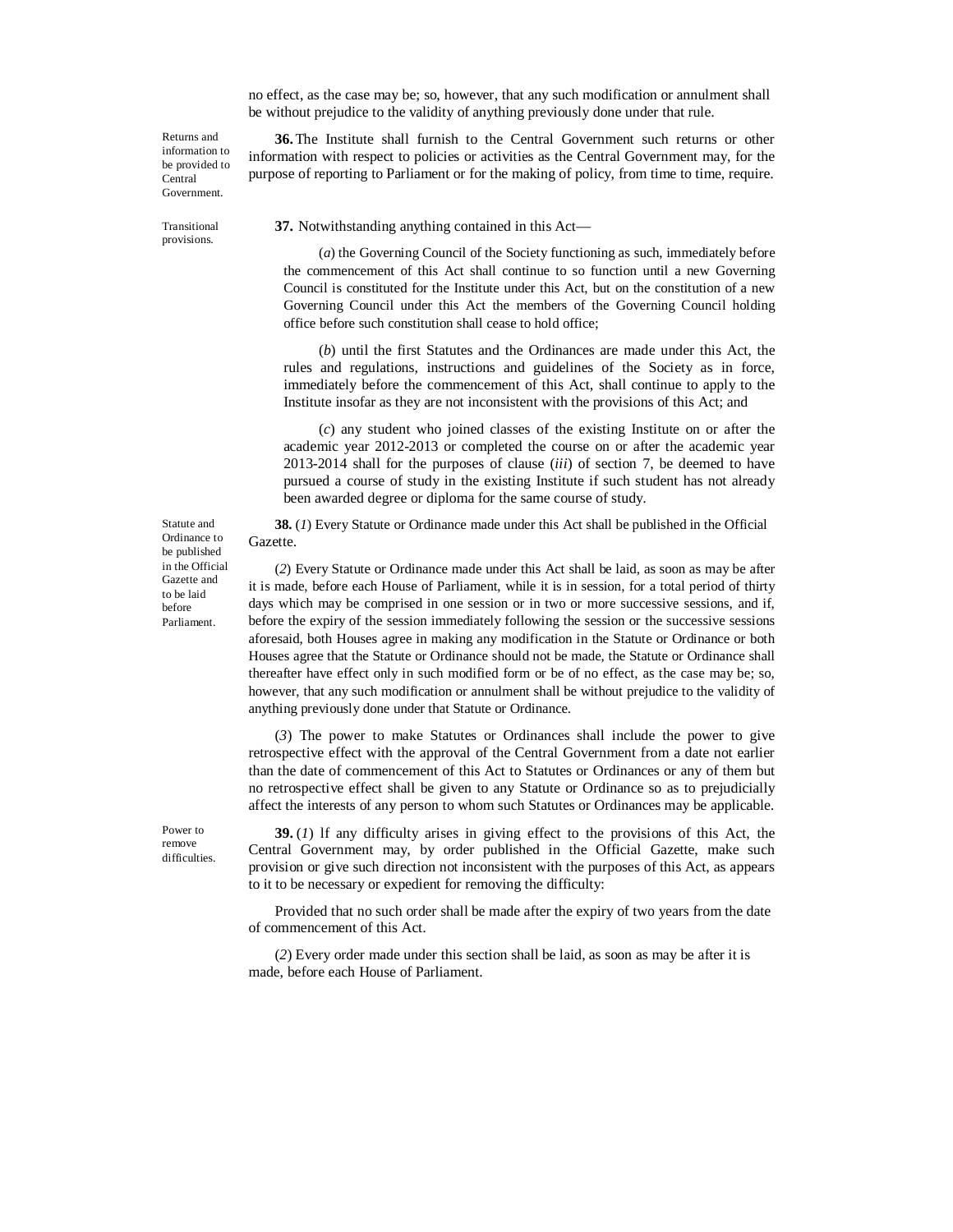## THE SCHEDULE

## [*See* section 3(*h*)]

### INSTITUTE CAMPUSES

| Sl. | Name of the          | Name and address of the existing Institute campus                                                                                                             |
|-----|----------------------|---------------------------------------------------------------------------------------------------------------------------------------------------------------|
| No. | State                | and its location                                                                                                                                              |
| (1) | (2)                  | (3)                                                                                                                                                           |
| 1.  | <b>Uttar Pradesh</b> | Footwear Design and Development Institute, A-10/A,<br>Sector-24, Noida, Gautam Budh Nagar, Pin-201301.                                                        |
| 2.  | Tamil Nadu           | Footwear Design and Development Institute, Plot<br>No: E-1, SIPCOT Industrial Park, Irrungattukotai,<br>Kancheepuram.                                         |
| 3.  | West Bengal          | Footwear Design and Development Institute, Kolkata<br>Leather Complex, Mouzakariadanga, J.L No-32 and<br>Gangapur, J.L No-35, Kolkata.                        |
| 4.  | Haryana              | Footwear Design and Development Institute,<br>Plot No- 1, Sector-31 B, IMT Rohtak.                                                                            |
| 5.  | Rajasthan            | Footwear Design and Development Institute, Village<br>Mandor, Tehsil Jodhpur, District- Jodhpur.                                                              |
| 6.  | <b>Uttar Pradesh</b> | Footwear Design and Development Institute, Sultanpur<br>Road, Fursatganj, Raebareli, Pin-229302.                                                              |
| 7.  | Madhya Pradesh       | Footwear Design and Development Institute, Corner<br>Plot, Khasara No:31, Nagpur-Batil Road, Immlikhera<br>Chowk, Chhindwara.                                 |
| 8.  | Madhya Pradesh       | Footwear Design and Development Institute, Gram<br>Maharajpura Panchayat, Hari Pur, Phawa No-42, Survey<br>No.571/158, 61/1/1/1 on Gram Puraposar Road, Guna. |
| 9.  | Bihar                | Footwear Design and Development Institute, Plot No<br>P-6, Megha Industrial Area, Moza Dumri, Arra Road,<br>Patna.                                            |
| 10. | Telengana            | Footwear Design and Development Institute, LIDCAP<br>Campus, HS Durga, Gachibowli, Bidar-Hyderabad Road,<br>Hyderabad.                                        |
| 11. | Gujarat              | Footwear Design and Development Institute, Plot No<br>H-3301, Near ESIC Hospital, Ankleshwar Industrial<br>Estate, Ankleshwar.                                |